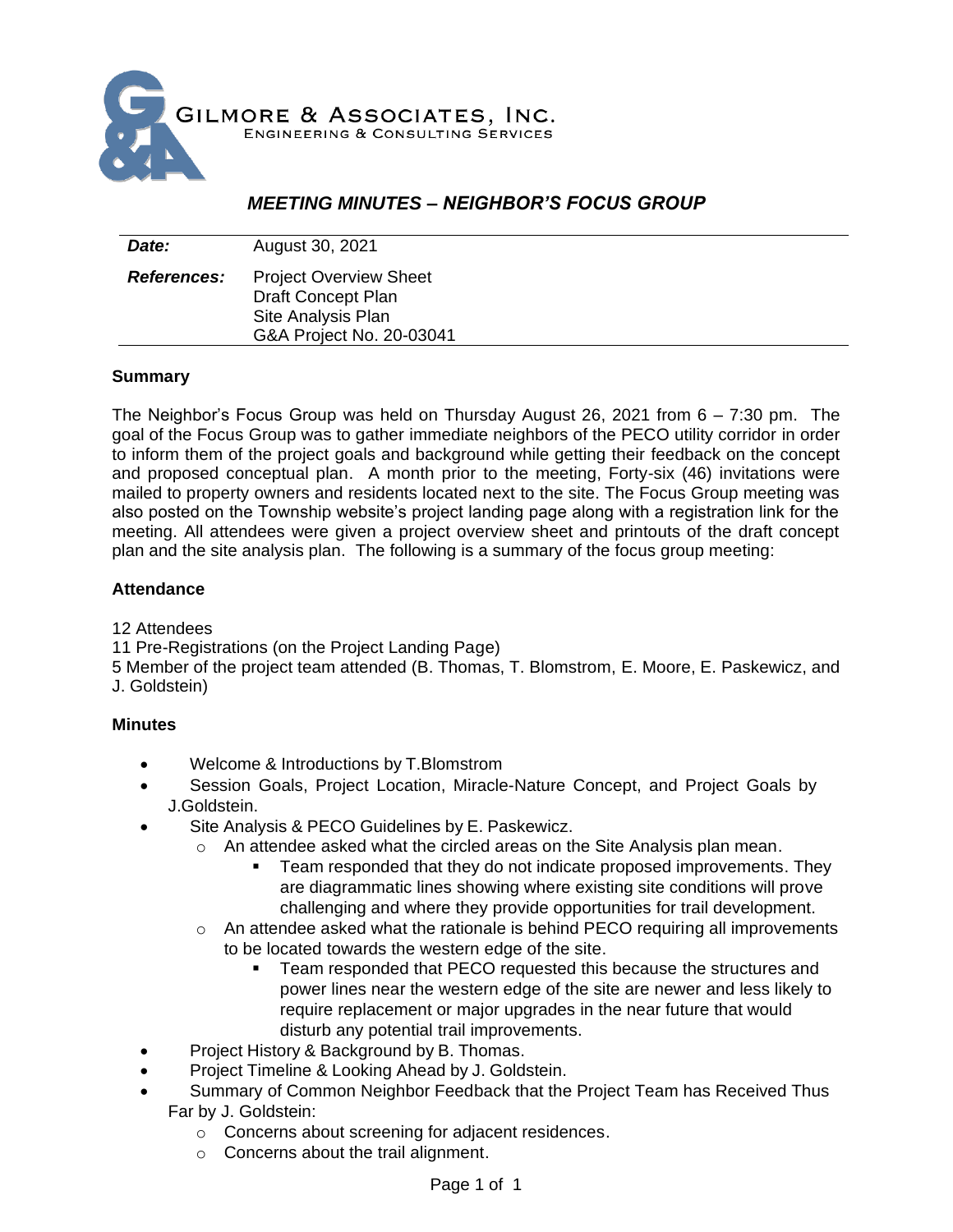- o Concerns about lighting for the trail and its effects on neighbors.
- o Concerns about restrooms.
- o Concerns about maintaining the natural character of the site.
- Public Feedback/Discussion:
	- o **Hillcrest Ave. Resident:**
		- Has concerns about how the trail shifts closer to his property and other Hillcrest residences located along the Western edge of the site.
		- Would like to see some level of screening for his property.
			- Project team responded that as the project moves forward there will likely be opportunities to have detailed discussion with each affected property owner about what specific screening they would and would not like.
			- Project team responded that the report narrative will include a discussion of specific areas where neighbors prefer that the trail gets pushed further to the center of the site.
		- Is in support of the idea of the trail, but mentioned that support is contingent upon how close the trail will need to be placed to his and other residences. Would prefer to see the trail pushed as far to the center of the site and away from the western boundary/property lines as possible.
		- Mentioned that his house is near a low point and expressed concerns about how the land dips and its potential to cause stormwater issues.
		- Expressed interest and support in a future connection to the Cross County Trail.
	- o **Local Resident:**
		- Reiterated that she would also like to see the trail pushed as far away from houses as possible

## o **Durant Street Resident:**

- Would like to see the trail shifted beyond the 25' buffer around the PECO structures near her house and towards the center of the utility corridor.
- Expressed that she would like to see a memorial bench included as part of the plans in honor of her husband, a former Township police officer.
- Expressed concern for the heritage trees along the edge of her property and the fox den located near there.
	- Project team responded that there would be no removal of trees or disturbance to private property beyond the PECO utility corridor.
- **Expressed concern about drainage issues on the site and how they might** affect her property.
- Expressed support of the overall idea of a trail on the site.

## o **Hillcrest Ave. Resident:**

- Expressed concern about people parking illegally on her and her neighbor's property on the area located between Hillcrest and the utility corridor.
- Expressed concern about the trash people leave in this area, as it seems to be used as an illegal access point for the utility corridor.
- Expressed concern about how a potential trail will cause more people to park on this private property, use this area as an access point, and leave trash on her and her neighbor's property.
	- Project team responded that as this land is private and not part of the study area there are no plans to use it for any parking for the trail. Tom mentioned that the police should be called if people continue to park in this area without permission.
- o **Hillcrest Ave. Resident:**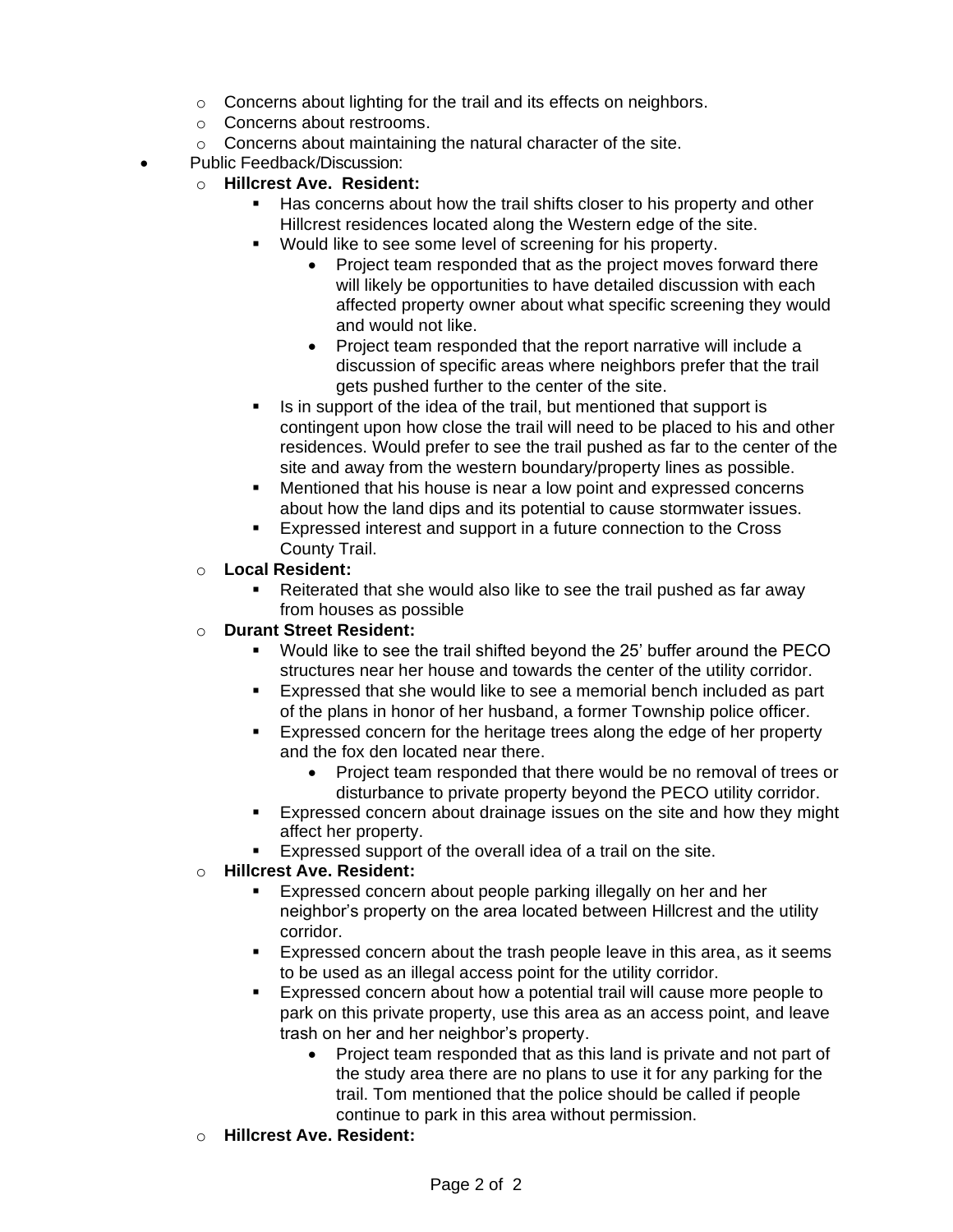- Expressed that he would like to see the uniqueness of individual neighbor's desires and needs regarding the project accounted for as the process moves forward.
- Asked what PECO will allow as far as screening for their properties, particularly for screening to be located in the utility corridor. Also asked and confirmed what the term "screening" refers to as far as this site and project goes. Also ask who will pay for any screening that is provided for specific properties.
	- Project team responded that PECO will not allow structures on their property but that some type of lower shrub may be possible if it fits PECO's height requirements. Reiterated that screening refers to plantings, and potentially fencing, if it can be located off PECO property. The project team also stated that screening for neighbors will be budgeted for in the project construction costs, but any requested screening that is eventually located on private property will need to be maintained by the property owner.
- Reiterated that his group of neighbors along Hillcrest support the concept of the trail and would like it be located as far away from their properties as possible.
- o **Hillcrest Ave. Resident:**
	- Asked if improvements will be located right up against his property line.
		- The project team said no and expressed that there will be a setback of some kind along all private property lines.
- o **Hillcrest Ave. Resident:**
	- Asked what the timeline is for the project and when the trail will be installed.
		- Project team responded that any construction is still a ways out. The feasibility study is ongoing, which will likely be wrapped up by the second quarter of 2022. Following the study there will need to be separate rounds of grant applications to acquire funding for engineering and design as well as construction. PECO's review of the eventual plans and the permitting process will also add some time. A very optimistic timeline of 5 years to have a completed trail was stated. The more likely estimate is that it will take longer than that to have a constructed trail.

### o **Durant Street Resident:**

Joanne read an email from this property owner stating that he would like to see trees or shrubs near his property as a buffer.

## o **Cedar Grove Road Property Owner:**

- Would like to see the trail pushed as far west as possible as their business is currently hidden along the eastern edge of the site.
- Expressed concern at how public access to this site will open up their property to the public more than it currently is.
- Expressed that they deal with people illegally accessing their property through the utility corridor, parking on their site to access the property, sledding, snowboarding, setting up tree stands, engaging in illegal activity, and vandalizing their property and the ROW.
	- Project team responded that any vandalism or trespassing on their private property should be brought to the attention of Township police.
- Expressed that development near the sewer plant has displaced wildlife such as deer and foxes onto their property and the utility corridor and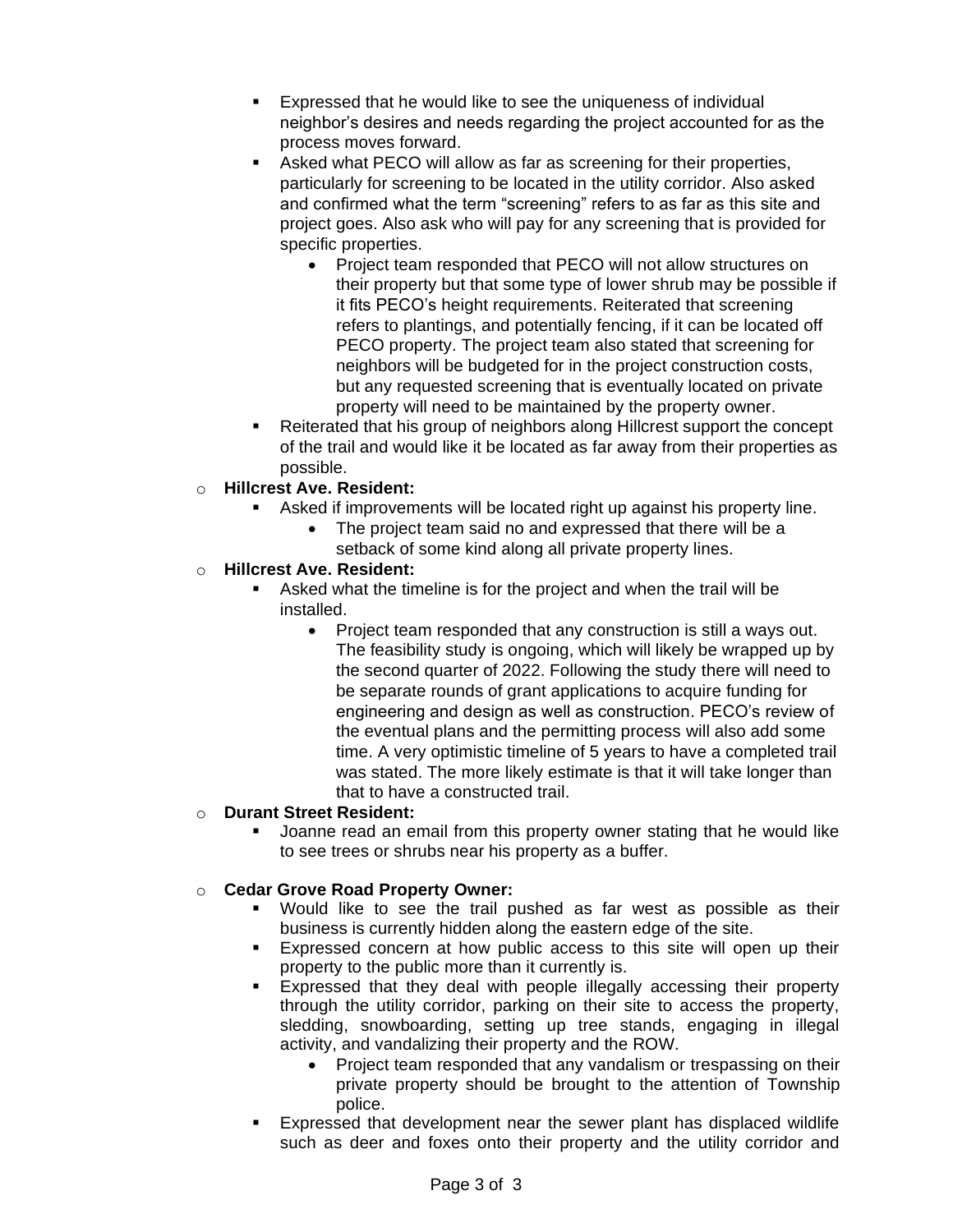expressed concern that the trail will cause further displacement.

- **Expressed concern about increased stormwater issues on the site if trail** is constructed.
- Mentioned that they already have a PECO easement across their property.
- Expressed that they have outdoor equipment that is already attractive the bikers and skateboards who gain access to the site through the utility corridor.
- Expressed that PECO is already dealing with concerns about how ATV trails have been cut through the brush on the utility corridor near their property.
- Expressed concern about how public access to the site will also open a view onto their property which will lead to calls about how their building's boiler vent releases steam. Expressed concern that they would need to continuously explain this to the public.
- Expressed that if a trail goes in, they will need to install a fence along the entirely of their property that may not be conducive to the aesthetics of a nature trail.
	- Team reiterated that they understand and would support this decision. That there will be opportunities for discussion and collaboration to add fencing that will meet everyone's needs.
- Expressed concern that the trail will cut off the path of deer.
- Asked what the trail will be constructed of and if permeable paving will be an option.
	- Team responded that the trail material is still be determined but that permeable paving will be considered as well as asphalt paving, crushed granite, and other accessible gravel options.
- Asked how many users the trail would generate and expressed an interesting in hearing more info on these estimates, when available.
	- Project team responded that this was still being worked out and that an estimate would be provided when available.
- Expressed concern about the potential for invasive species to be planted on site.
	- Team responded that no invasive species will be planted. Any proposed plantings will be native species.
- Asked if this trail will be added as a stop on a regular route for local police officers making their rounds.
	- Team responded yes. It will be handled like a township park from a maintenance and security standpoint.
- Reiterated that he does not want the project to develop into a good sledding hill.
	- Tom expressed gratitude that company employees have attended park cleanups in the past and expressed a desire to continue this partnership moving forward.
- o **Hillcrest Ave. Resident**
	- Expressed general agreement with the points that had been raised by other Hillcrest neighbors about supporting the concept but wanting the trail located further away from private property.
- o **Project Team:**
	- Stated that , based on what we have heard from residents and the community, parking was going to be issue and that some form of trailhead or parking will be needed along Butler Ave. across from the Wawa.
	- Stated that meeting minutes will be posted to the project landing page in the next few weeks from the focus group.
	- Reiterated that updates, next steps, and registration for the next public